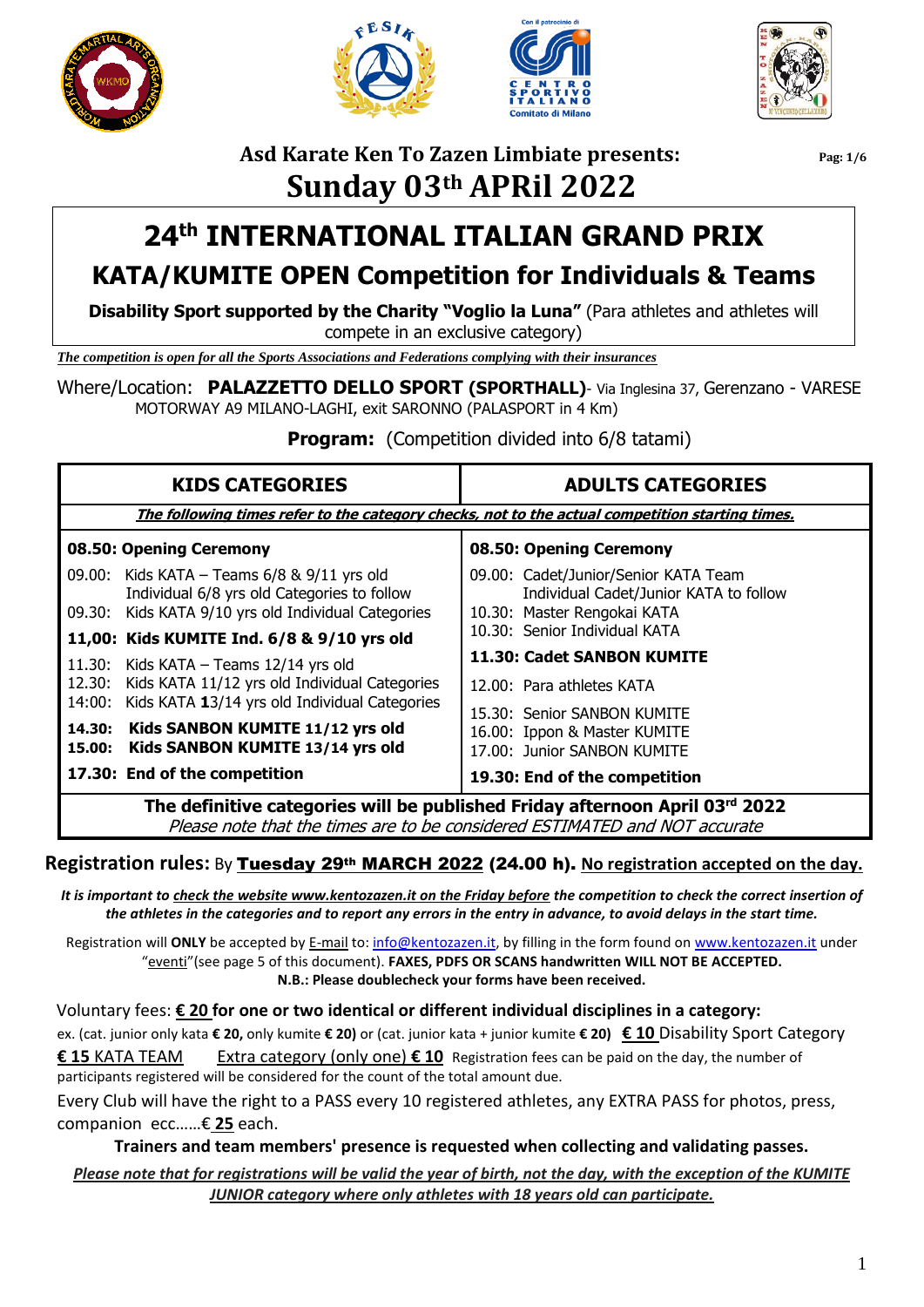## **GREEN PASS OBBLIGATORY FOR COMPETITOR AND COACH**

**Pag: 2/6**

# **KIDS category: Kata**

|                                                                          |                                                                          |             |    |                 |                                                       |            | <b>SHOTOKAN-SHOTOKAI Kids (rules pag. 4)</b> |   |                 |             |            | 6/8 Yrs (2016/15/14) - 9/10 Yrs (2013/12) - 11/12 Yrs (2011/10) - 13/14 Yrs (2009/08) |    |             |           |              |   |
|--------------------------------------------------------------------------|--------------------------------------------------------------------------|-------------|----|-----------------|-------------------------------------------------------|------------|----------------------------------------------|---|-----------------|-------------|------------|---------------------------------------------------------------------------------------|----|-------------|-----------|--------------|---|
|                                                                          |                                                                          |             |    |                 | It will be considered the year of birth, not the day. |            |                                              |   |                 |             |            |                                                                                       |    |             |           |              |   |
|                                                                          | TEAM KIDS KATA: INTERSTYLE (SHOTO.SHITO, WADO, GOJU, etc) (rules pag. 4) |             |    |                 |                                                       |            |                                              |   |                 |             |            |                                                                                       |    |             |           |              |   |
| <b>RS1</b>                                                               | $6/8$ Yrs                                                                | W/Y/O/G/B/M |    |                 | RS <sub>2</sub>                                       | 9/11 Yrs   |                                              |   |                 | W/Y/0/G     | RS4        | 12/14 Yrs                                                                             |    | W/Y/O/G     |           |              |   |
|                                                                          |                                                                          |             |    |                 | RS <sub>3</sub>                                       | $9/11$ Yrs |                                              |   |                 | BL/BR/BL    | <b>RS5</b> | 12/14 Yrs                                                                             |    | BL/BR/BL    |           |              |   |
| <b>INDIVIDUAL KIDS KATA:</b>                                             |                                                                          |             |    |                 |                                                       |            |                                              |   |                 |             |            |                                                                                       |    |             |           |              |   |
|                                                                          | 2014/13/12(6/8)<br>2007/06(13/14)<br>$2011/10$ (9/10)<br>2009/08(11/12)  |             |    |                 |                                                       |            |                                              |   |                 |             |            |                                                                                       |    |             |           |              |   |
| MN <sub>1</sub>                                                          | $6/8$ Yrs                                                                | W/Y         | M  | MN <sub>4</sub> | 9/10 Yrs                                              |            | W/Y                                          | M | MN <sub>8</sub> | $11/12$ Yrs |            | W/Y                                                                                   | M  | <b>MN12</b> | 13/14 Yrs | W/Y          | M |
| MN <sub>2</sub>                                                          | $6/8$ Yrs                                                                | O/G         | M  | MN <sub>5</sub> | 9/10 Yrs                                              |            | O/G                                          | M | MN <sub>9</sub> | 11/12 Yrs   |            | O/G                                                                                   | M  | <b>MN13</b> | 13/14 Yrs | O/G          | M |
| MN <sub>3</sub>                                                          | $6/8$ Yrs                                                                | BL/BR       | M  | MN <sub>6</sub> | 9/10 Yrs                                              |            | BL/BR                                        | M | <b>MN10</b>     | 11/12 Yrs   |            | BL/BR                                                                                 | M  | <b>MN14</b> | 13/14 Yrs | BL/BR        | M |
|                                                                          |                                                                          |             |    | MN7             | 9/10 Yrs                                              |            | <b>BLACK</b>                                 | M | <b>MN11</b>     | 11/12 Yrs   |            | <b>BLACK</b>                                                                          | M  | <b>MN15</b> | 13/14 Yrs | <b>BLACK</b> | M |
| FN <sub>1</sub>                                                          | $6/8$ Yrs                                                                | W/Y         | F. | FN4             | 9/10 Yrs                                              |            | W/Y                                          | F | FN <sub>8</sub> | 11/12 Yrs   |            | W/Y                                                                                   | F. | <b>FN12</b> | 13/14 Yrs | W/Y          | F |
| FN <sub>2</sub>                                                          | $6/8$ Yrs                                                                | O/G         | F. | FN <sub>5</sub> | 9/10 Yrs                                              |            | O/G                                          | F | FN9             | 11/12 Yrs   |            | O/G                                                                                   | F  | <b>FN13</b> | 13/14 Yrs | O/G          | F |
| FN <sub>3</sub>                                                          | $6/8$ Yrs                                                                | BL/BR       | F  | FN <sub>6</sub> | 9/10 Yrs                                              |            | BL/BR                                        | F | <b>FN10</b>     | 11/12 Yrs   |            | BL/BR                                                                                 | F  | <b>FN14</b> | 13/14 Yrs | BL/BR        | F |
|                                                                          |                                                                          |             |    | FN7             | 9/10 Yrs                                              |            | <b>BLACK</b>                                 | F | <b>FN11</b>     | 11/12 Yrs   |            | <b>BLACK</b>                                                                          | F  | <b>FN15</b> | 13/14 Yrs | <b>BLACK</b> | F |
|                                                                          |                                                                          |             |    |                 |                                                       |            |                                              |   |                 |             |            |                                                                                       |    |             |           |              |   |
|                                                                          |                                                                          |             |    |                 |                                                       |            |                                              |   |                 |             |            | <b>INTERSTYLE (SHITO, WADO, GOJU, ecc) Kids (rules pag. 4)</b>                        |    |             |           |              |   |
| TEAM KIDS KATA: INTERSTYLE (SHOTO.SHITO, WADO, GOJU, etc) (rules pag. 4) |                                                                          |             |    |                 |                                                       |            |                                              |   |                 |             |            |                                                                                       |    |             |           |              |   |
| <b>RS1</b>                                                               | $6/8$ Yrs                                                                | W/Y/O/G/B/M |    |                 | RS <sub>2</sub>                                       | $9/11$ Yrs |                                              |   |                 | W/Y/O/G     | RS4        | 12/14 Yrs                                                                             |    | W/Y/O/G     |           |              |   |

|                 |                 |       |   | RS3             | $9/11$ Yrs    |              |    | BL/BR/BL                     |             | R <sub>S5</sub> | $12/14$ Yrs  |    |                | BL/BR/BL  |              |    |  |
|-----------------|-----------------|-------|---|-----------------|---------------|--------------|----|------------------------------|-------------|-----------------|--------------|----|----------------|-----------|--------------|----|--|
|                 |                 |       |   |                 |               |              |    | <b>INDIVIDUAL KIDS KATA:</b> |             |                 |              |    |                |           |              |    |  |
|                 | 2016/15/14(6/8) |       |   |                 | 2013/12(9/10) |              |    | 2011/10(11/12)               |             |                 |              |    | 2009/08(13/14) |           |              |    |  |
| MP <sub>1</sub> | $6/8$ Yrs       | W/Y   | M | MP4             | 9/10 Yrs      | W/Y          | M  | MP8                          | 11/12 Yrs   |                 | W/Y          | M  | <b>MP12</b>    | 13/14 Yrs | W/Y          | M  |  |
| MP <sub>2</sub> | $6/8$ Yrs       | O/G   | M | MP <sub>5</sub> | 9/10 Yrs      | O/G          | M  | MP9                          | 11/12 Yrs   |                 | O/G          | M  | <b>MP13</b>    | 13/14 Yrs | O/G          | M  |  |
| MP3             | $6/8$ Yrs       | BL/BR | M | MP <sub>6</sub> | 9/10 Yrs      | BL/BR        | M  | <b>MP10</b>                  | 11/12 Yrs   |                 | BL/BR        | M  | <b>MP14</b>    | 13/14 Yrs | BL/BR        | M  |  |
|                 |                 |       |   | MP7             | $9/10$ Yrs    | <b>BLACK</b> | M  | <b>MP11</b>                  | 11/12 Yrs   |                 | <b>BLACK</b> | M  | <b>MP15</b>    | 13/14 Yrs | <b>BLACK</b> | M  |  |
| FP <sub>1</sub> | $6/8$ Yrs       | W/Y   |   | FP4             | 9/10 Yrs      | W/Y          | F. | FP8                          | 11/12 Yrs   |                 | W/Y          | F. | <b>FP12</b>    | 13/14 Yrs | W/Y          | F. |  |
| FP <sub>2</sub> | $6/8$ Yrs       | O/G   |   | FP <sub>5</sub> | $9/10$ Yrs    | O/G          | F  | FP <sub>9</sub>              | $11/12$ Yrs |                 | O/G          | F. | <b>FP13</b>    | 13/14 Yrs | O/G          | F  |  |
| FP <sub>3</sub> | $6/8$ Yrs       | BL/BR |   | FP <sub>6</sub> | 9/10 Yrs      | BL/BR        | F  | <b>FP10</b>                  | $11/12$ Yrs |                 | BL/BR        | F. | <b>FP14</b>    | 13/14 Yrs | BL/BR        | F  |  |
|                 |                 |       |   | FP7             | $9/10$ Yrs    | <b>BLACK</b> | F  | <b>FP11</b>                  | 11/12 Yrs   |                 | <b>BLACK</b> | F. | <b>FP15</b>    | 13/14 Yrs | <b>BLACK</b> | F. |  |

# **Kata: Cadet/Junior/Senior/Master Categories**

|                 |                                   |   |                 |            | <b>SHOTOKAN Senior/ Cadet-Junior/ Master</b> (rules pag 4) |   |                            |                                  |  |              |   |                 |                                                    |    |
|-----------------|-----------------------------------|---|-----------------|------------|------------------------------------------------------------|---|----------------------------|----------------------------------|--|--------------|---|-----------------|----------------------------------------------------|----|
|                 | CAD-JUN: 2007/06/05/04/03/02      |   |                 |            |                                                            |   |                            | <b>SENIOR: from 2001 to 1982</b> |  |              |   |                 |                                                    |    |
| MA <sub>1</sub> | W/Y/O                             | M |                 | <b>FA1</b> | W/Y/O                                                      |   | F                          | MA4                              |  | W/Y/O        | M | <b>FA4</b>      | W/Y/O                                              |    |
| MA <sub>2</sub> | G/BL/BR                           | M | FA <sub>2</sub> |            | G/BL/BR                                                    |   | F                          | MA <sub>5</sub>                  |  | G/BL/BR      | M | FA <sub>5</sub> | G/BL/BR                                            |    |
| MA3             | <b>BLACK</b>                      | M | FA <sub>3</sub> |            | <b>BLACK</b>                                               |   |                            | MA <sub>6</sub>                  |  | <b>BLACK</b> | M | <b>FA6</b>      | <b>BLACK</b>                                       |    |
|                 | TEAM KATA: CAD/JUN/SEN INTERSTYLE |   |                 |            |                                                            |   |                            |                                  |  |              |   |                 | *MASTER RENGOKAI: from 1981 (shoto-shito-wado-etc) |    |
| MS1             | W/Y/O/G                           | M | FS <sub>1</sub> |            | W/Y/O/G                                                    | F | W/Y/O/G<br>MD <sub>1</sub> |                                  |  |              | M | FD1             | W/Y/O/G                                            | F. |
| MS <sub>2</sub> | <b>BLU/MARR/BLACK</b>             | M | FS <sub>2</sub> |            | <b>BLU/MARR/BLACK</b>                                      | F | MD <sub>2</sub>            | <b>BLU/MARR/BLACK</b>            |  |              | M | FD <sub>2</sub> | <b>BLU/MARR/BLACK</b>                              | F. |

|                 | <b>INTERSTYLE (SHITO, WADO, GOJU, ecc.) Senior/ Cadet-Junior/ Master (rules pag 4)</b> |   |                 |                                      |         |                 |   |                       |              |                                               |                 |                                                    |   |
|-----------------|----------------------------------------------------------------------------------------|---|-----------------|--------------------------------------|---------|-----------------|---|-----------------------|--------------|-----------------------------------------------|-----------------|----------------------------------------------------|---|
|                 | CAD-JUN: 2007/06/05/04/03/02                                                           |   |                 | <b>SENIOR: From 2001 to 1982</b>     |         |                 |   |                       |              |                                               |                 |                                                    |   |
| MC <sub>1</sub> | W/Y/O                                                                                  |   |                 | FC <sub>1</sub>                      | W/Y/O   |                 | F | MC4                   | W/Y/O        | M                                             | FC4             | W/Y/O                                              | F |
| MC <sub>2</sub> | G/BL/BR                                                                                |   |                 | FC <sub>2</sub>                      | G/BL/BR |                 | F | MC <sub>5</sub>       | G/BL/BR      | M                                             | FC <sub>5</sub> | G/BL/BR                                            | F |
| MC <sub>3</sub> | <b>BLACK</b>                                                                           |   |                 | <b>BLACK</b><br>FC <sub>3</sub><br>M |         |                 | F | MC <sub>6</sub>       | <b>BLACK</b> | M                                             | FC <sub>6</sub> | <b>BLACK</b>                                       | F |
|                 | TEAM KATA: CAD/JUN/SEN INTERSTYLE                                                      |   |                 |                                      |         |                 |   |                       |              |                                               |                 | *MASTER RENGOKAI: from 1981 (shoto-shito-wado-ecc) |   |
| MT <sub>1</sub> | W/Y/O/G                                                                                | M | FT <sub>1</sub> | W/Y/O/G                              | F.      | MD <sub>1</sub> |   | W/Y/O/G               | M            | FD <sub>1</sub>                               | W/Y/O/G         |                                                    |   |
| MT <sub>2</sub> | <b>BLU/MARR/BLACK</b>                                                                  | м | FT <sub>2</sub> | <b>BLU/MARR/BLACK</b>                | E       | MD <sub>2</sub> |   | <b>BLU/MARR/BLACK</b> |              | FD <sub>2</sub><br><b>BLU/MARR/BLACK</b><br>M |                 |                                                    |   |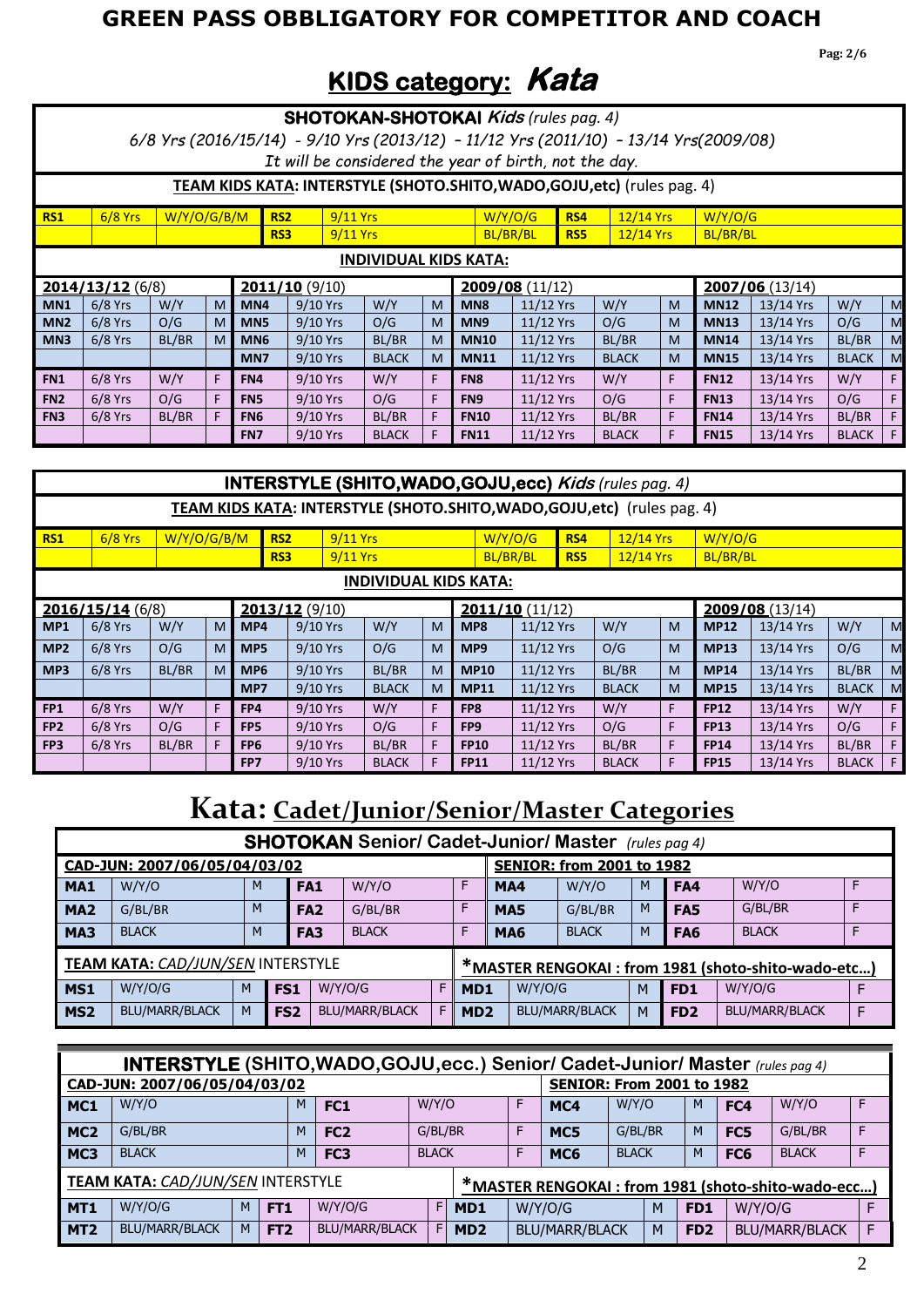**Pag: 3/6**

|                 |             |                    |   | <b>INDIVIDUAL KUMITE:</b> |                 |             |                    |   |             |
|-----------------|-------------|--------------------|---|---------------------------|-----------------|-------------|--------------------|---|-------------|
| MR <sub>1</sub> | $6/8$ yrs   | W/Y/A              | M | <b>OPEN</b>               | <b>FR1</b>      | $6/8$ yrs   | W/Y/A              | F | <b>OPEN</b> |
| MR <sub>2</sub> | $6/8$ yrs   | G/BL/BR            | М | <b>OPEN</b>               | FR <sub>2</sub> | $6/8$ yrs   | G/BL/BR            | F | <b>OPEN</b> |
| MR <sub>3</sub> | $9/10$ yrs  | W/Y/O/G            | M | $-140$ cm                 | FR <sub>3</sub> | 9/10 yrs    | W/Y/O/G            | F | $-140$ cm   |
| MR4             | $9/10$ yrs  | <b>BL/BR/Black</b> | M | $-140$ cm                 | FR4             | $9/10$ yrs  | <b>BL/BR/Black</b> | F | $-140$ cm   |
| MR5             | $9/10$ yrs  | W/Y/O/G            | М | $+140$ cm                 | FR <sub>5</sub> | $9/10$ yrs  | W/Y/O/G            | F | $+140$ cm   |
| MR <sub>6</sub> | $9/10$ yrs  | <b>BL/BR/Black</b> | M | $+140$ cm                 | FR <sub>6</sub> | $9/10$ yrs  | <b>BL/BR/Black</b> | F | $+140$ cm   |
| MR7             | $11/12$ yrs | W/Y/O/G            | М | $-150$ cm                 | FR7             | $11/12$ yrs | W/Y/O/G            | F | $-145$ cm   |
| MR8             | $11/12$ yrs | <b>BL/BR/BLACK</b> | M | $-150$ cm                 | FR8             | $11/12$ yrs | <b>BL/BR/BLACK</b> | F | $-145$ cm   |
| MR9             | $11/12$ yrs | W/Y/O/G            | М | $+150$ cm                 | FR <sub>9</sub> | $11/12$ yrs | W/Y/O/G            | F | $+145$ cm   |
| <b>MR10</b>     | $11/12$ yrs | <b>BL/BR/BLACK</b> | M | $+150$ cm                 | <b>FR10</b>     | $11/12$ yrs | <b>BL/BR/BLACK</b> | F | $+145$ cm   |
| <b>MR11</b>     | 13/14 yrs   | W/Y/O/G            | М | $-165$ cm                 | <b>FR11</b>     | $13/14$ yrs | W/Y/O/G            | F | $-155$ cm   |
| <b>MR12</b>     | $13/14$ yrs | <b>BL/BR/BLACK</b> | M | $-165$ cm                 | <b>FR12</b>     | $13/14$ yrs | <b>BL/BR/BLACK</b> | F | $-155$ cm   |
| <b>MR13</b>     | $13/14$ yrs | W/Y/O/G            | M | $+165$ cm                 | <b>FR13</b>     | $13/14$ yrs | W/Y/O/G            | F | $+155$ cm   |
| <b>MR14</b>     | $13/14$ yrs | <b>BL/BR/BLACK</b> | M | $+165$ cm                 | <b>FR14</b>     | $13/14$ yrs | <b>BL/BR/BLACK</b> | F | $+155$ cm   |

# *Kumite Sanbon Kids - Individual:*

**For female athletes aged between 12 and 14 the use of chest guard is compulsory.**  *FOR ALL THE ATHLETES IN THE KUMITE KIDS CATEGORY A HEIGHT CHECK WILL BE CARRIED OUT WHEN CALLED.* 

**Athletes registered in a category can participate in higher categories only after they have taken part in their own category, in order to prevent overcrowding.**

|                 |                                          |                |   |                 | <i>Rumne:</i> Cadel/Junior/Senior/Master Categories |                |             |                            |                    |             |   |
|-----------------|------------------------------------------|----------------|---|-----------------|-----------------------------------------------------|----------------|-------------|----------------------------|--------------------|-------------|---|
|                 |                                          |                |   |                 | <b>KUMITE: Senior/Junior/Cadet/Master e IPPON</b>   |                |             |                            | (rules pag 4)      |             |   |
|                 | <b>CADETS:</b> $(2007/06/05)$            |                |   |                 | <b>JUNIOR:</b> $(2004/03/02)$                       |                |             | <b>SENIOR:</b> (2001/1982) |                    |             |   |
|                 |                                          |                |   |                 | * <b>Only after 18 years of age</b> (No Cadets)     |                | (No Cadets) |                            |                    |             |   |
| <b>ME1</b>      | W/Y/O/G                                  | <b>OPEN</b>    | M | MG1             | W/Y/O/G                                             | <b>OPEN</b>    | M           | <b>MH1</b>                 | W/Y/O/G            | <b>OPEN</b> | M |
| ME <sub>2</sub> | <b>BL/BR/BLACK</b>                       | Kg -58         | M | MG <sub>2</sub> | <b>BL/BR/BLACK</b>                                  | Kg -60         | M           | MH <sub>2</sub>            | <b>BL/BR/BLACK</b> | Kg -68      | M |
| ME3             | <b>BL/BR/BLACK</b>                       | Kg -65         | M | MG3             | <b>BL/BR/BLACK</b>                                  | Kg -68         | M           | MH <sub>3</sub>            | <b>BL/BR/BLACK</b> | Kg -78      | M |
| ME4             | <b>BL/BR/BLACK</b>                       | Kg -70         | M | MG4             | <b>BL/BR/BLACK</b>                                  | Kg -78         | M           | MH <sub>4</sub>            | <b>BL/BR/BLACK</b> | $Kq + 78$   | M |
| <b>ME5</b>      | <b>BL/BR/BLACK</b>                       | $Kq + 70$      | M | MG5             | <b>BL/BR/BLACK</b>                                  | $Kq+78$        | M           |                            |                    |             |   |
| FE1             | W/Y/O/G                                  | <b>OPEN</b>    | F | FG1             | W/Y/O/G                                             | <b>OPEN</b>    | F           | FH <sub>1</sub>            | W/Y/O/G            | <b>OPEN</b> | F |
| FE <sub>2</sub> | <b>BL/BR/BLACK</b>                       | Kg -50         | F | FG <sub>2</sub> | <b>BL/BR/BLACK</b>                                  | Kg -55         | F           | FH <sub>2</sub>            | <b>BL/BR/BLACK</b> | Kg -58      | F |
| FE3             | <b>BL/BR/BLACK</b>                       | $Kq+50$        | F | FG3             | <b>BL/BR/BLACK</b>                                  | $Kq+55$        | F           | FH <sub>3</sub>            | <b>BL/BR/BLACK</b> | $Kg+58$     | F |
|                 | <b>** MASTER CATEGORY SINCE 1981</b>     |                |   |                 |                                                     |                |             |                            |                    |             |   |
|                 | (only SANBON): (NO Cadets/Junior/Senior) |                |   |                 |                                                     |                |             |                            |                    |             |   |
| ML1             | <b>OPEN</b>                              | Kg OPEN        | M | FL <sub>1</sub> | <b>OPEN</b>                                         | Kg OPEN        | F           |                            |                    |             |   |
| <b>IPPON</b>    | <b>JUNIOR/SENIOR (No Cadets)</b>         |                |   |                 |                                                     |                |             |                            |                    |             |   |
| ML <sub>2</sub> | <b>OPEN</b>                              | <b>Kg OPEN</b> | M | FL <sub>2</sub> | <b>OPEN</b>                                         | <b>Kg OPEN</b> | F           |                            |                    |             |   |

# *Kumite:* **Cadet/Junior/Senior/Master Categories**

**Athletes registered in a category can participate in higher categories only after they have taken part in their own category, in order to prevent overcrowding.**

*FOR ALL THE ATHLETES IN THE KUMITE CATEGORY A WEIGHT OR HEIGHT CHECK WILL BE CARRIED OUT WHEN CALLED.* 

### **GREEN PASS OBBLIGATORY FOR COMPETITOR AND COACH**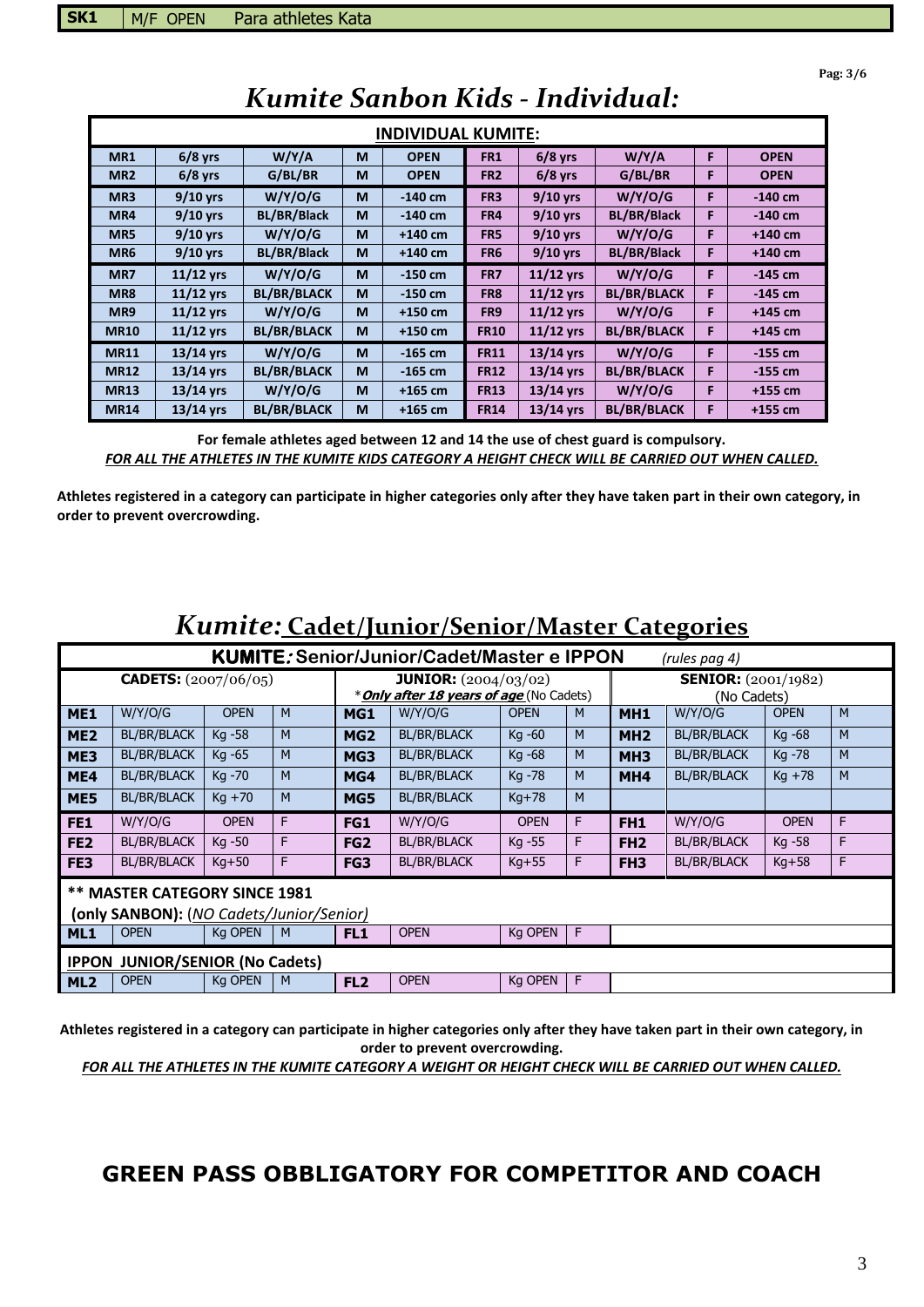Categories with less than 4 athletes will be merged without any notice

Guards will not be provided; only helmets and chest guards available. There will be a shop on premises if necessary.

#### For female athletes aged between 12 and 14 the use of chest guard is compulsory.

#### **Individual Kumite:**

- Fights will last for 1.30 minutes.
- Maximum score: **3 IPPONS**, both in preliminary stages and finals.
- No face contact allowed, only a light chudan contact allowed.
- COMPULSORY GUARDS:

Cup, Gloves (white, red or blue), Helmet, Chest Guard, Women Chest Guard (11/14 yrs old), Shin Guards (feet guards optional)

#### **SANBON KUMITE RULES**: CADET/JUNIOR/SENIOR/MASTER

Categories with less than 4 athletes will be merged without any notice

- Fights will last for 2 minutes in the preliminary stages.
- Finals will last for 3 minutes with a maximum score of 3 IPPONS.
- COMPULSORY GUARDS: Cup, Gloves (white, red or blue), Mouth Guard, Women Chest Guard from 12 yrs, Shin Guards (Feet Guards optional)
- **\*\*Only Master athletes can compete in the Master Category** (No Cadet/Junior/Senior)

### **KATA RULES** (Scores in numbers, **no flags**)

Categories with less than 4 athletes will be merged without any notice

- Styles will be divided between SHOTOKAN- SHOTOKAI and INTERSTILE (SHITO, WADO, GOJU ....... etc).
- It will be important at the time of registration to specify the style applied.
- White, Yellow, Orange Belts can perform the same Kata in every stage of the competition.
- In the KIDS category, as athletes from different Federations will take part, the following Katas are allowed: Taikyoku, Gojushiho sho/dai, Unsu Suparimpei, or equivalent.
- In the Kids team kata there is the possibility to compose mixed teams by gender.
- **\*** In the Rengokai Master, all of the 1st qualified athletes in every style will be awarded.

Guards are personal, Helmet and Chest Guard will be provided to athletes whose organisers won't have them. However, a stand with competition equipment will be there.

#### **Clubs with banners are invited to show it during the competition.**

### **AWARDS:**

Awards will be given at the end of every category

#### **KATA or KUMITE:**

- Individual Categories: Cup to the 1<sup>st</sup> athletes, Medals to  $2^{nd}$  and the two 3<sup>rd</sup> athletes
- 
- Team Categories: Cup and Medals to the first four teams in every category ( $1<sup>st</sup>$ ,  $2<sup>nd</sup>$ ,  $3<sup>rd</sup>$ ),  $3<sup>rd</sup>$
- Extra Awards **ALL of the athletes in the Disability Sport Category**

#### **Clubs:**

•

Participation award to all of the registered athletes.

- SPECIAL Cup: for the 1st Club in Shotokan Kata, in Interstyle Kata and in Kumite.
- Cups to the first four Clubs in general classification

### **HOW TO REACH THE EVENT:**

| From airports:                                           | Once at the following train stations:          |
|----------------------------------------------------------|------------------------------------------------|
| Linate: Bus to Piazza San Babila, Tube to Milano Cadorna | Milano Cadorna: (towards Varese Nord - Laveno) |
|                                                          | Train to Gerenzano - Turate                    |
| Malpensa: Malpensa Express to Saronno or Milano Cadorna  | Saronno: (towards Varese Nord – Laveno)        |
|                                                          | Train to Gerenzano - Turate<br>$\bullet$       |
| Bergamo: Bus to Milano Linate                            |                                                |
|                                                          | 1.6 km from Gerenzano train station            |

### **AT THE SPORTS HALL THERE WILL BE A BAR/RESTAURANT**

**HOTEL CONCORDE FIERA Via Giampiero Clerici 97 21040 Gerenzano VA Tel.+39 02 9682317 [info@hconcorde.com](mailto:info@hconcorde.com) Codice Coupon/Sconto: "COUPON"**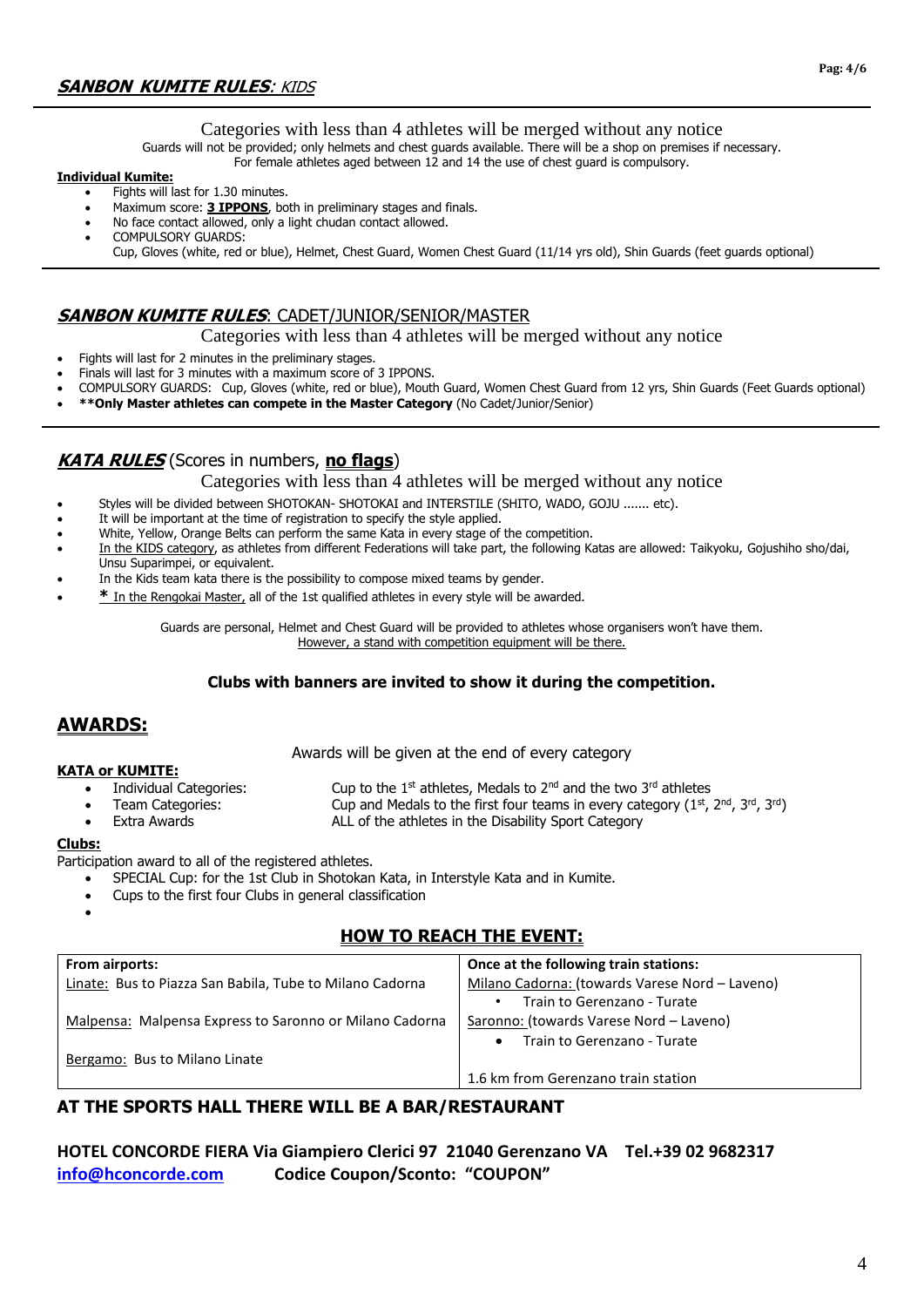### REGISTRATION DIRECTIONS: **NO PDF, PHOTOS AND FORMS HANDWRITTEN**

Where to find and how to fill in the registration form on the site [www.kentozazen.it:](http://www.kentozazen.it/)

- 1. Go to page "**News e Risultati**"; alternatively, click on the competition banner on the Homepage.
- 2. Select the Italian flag on the top right corner, under "**modulo d'iscrizione**"; an Excel file will open.
- 3. Download the file and rename it using your club name.
- 4. The file is protected, therefore there will parts of it you will not be able to modify.
- 5. Start filling the form in using the first page with the following info: Club's Name; Federation; City; Style.
- 6. Fill in the "**Nome della società**" (Club's Name) and the athletes' names in the "**Cognome e Nome**" (Surname and Name) section, specifying surname first, name afterwards.
- 7. In the column next to the athletes' names, please select the category codes in the cells chosen (NB. Male categories starts with "M", while female ones starts with "F"). It is possible to select more than a category code in "Extra" column. If in doubt, you can find a list of the categories codes at the bottom of the page when clicking on 'kata' or 'kumite'.
- 8. Once all the spaces have been filled in, please select another page by clicking on the red button at the bottom of the page named "**iscrizioni n°2**".
- 9. Follow the same directions when registering Teams: please type your team's name in the first cell, the team members' surnames in the second, and the category codes in the following one.
- 10. Once all the info has been filled in, please type the name of the club coach or president in the space labelled "**il sottoscritto**". Please also type a phone number.

| $\mathsf{A}$<br>Federazione/Ente:<br>La Società:<br>Stile praticato<br>(barrare con una "X") | $\overline{B}$        | $\overline{c}$<br>"INTERNATIONAL GRAND PRIX D'ITALIA"<br>Città: | $\overline{D}$                                | $\overline{E}$      | F                                | $\overline{G}$        | H                                  | G <sub>3</sub>                   |
|----------------------------------------------------------------------------------------------|-----------------------|-----------------------------------------------------------------|-----------------------------------------------|---------------------|----------------------------------|-----------------------|------------------------------------|----------------------------------|
|                                                                                              |                       |                                                                 |                                               |                     |                                  |                       |                                    |                                  |
|                                                                                              |                       |                                                                 |                                               |                     |                                  |                       |                                    | G4<br>G <sub>5</sub>             |
|                                                                                              |                       |                                                                 |                                               |                     |                                  |                       |                                    | G <sub>6</sub>                   |
|                                                                                              |                       |                                                                 |                                               |                     |                                  |                       |                                    | G7                               |
|                                                                                              |                       |                                                                 |                                               |                     |                                  |                       |                                    |                                  |
|                                                                                              | <b>SHOTOKAN</b>       |                                                                 | <b>INTERSTILE</b>                             |                     |                                  |                       |                                    | G <sub>8</sub>                   |
|                                                                                              |                       |                                                                 |                                               |                     |                                  |                       |                                    | <b>H1</b><br>H <sub>2</sub>      |
|                                                                                              |                       | Shotokan                                                        |                                               |                     | <b>Interstile</b>                |                       | <b>Kumite</b>                      | H <sub>3</sub>                   |
| Nome società                                                                                 | <b>Cognome e Nome</b> | <b>CAT. KATA</b>                                                | <b>CAT. EXTRA</b><br><b>KATA</b>              | <b>CAT. KATA</b>    | <b>CAT. EXTRA</b><br><b>KATA</b> | CAT.<br><b>KUMITE</b> | <b>CAT. EXTRA</b><br><b>KUMITE</b> | H <sub>4</sub><br>H <sub>5</sub> |
|                                                                                              |                       |                                                                 |                                               |                     |                                  |                       |                                    | $\triangleq$<br>H <sub>6</sub>   |
|                                                                                              |                       |                                                                 |                                               |                     |                                  |                       |                                    | H7                               |
|                                                                                              |                       |                                                                 |                                               |                     |                                  |                       |                                    | L1                               |
|                                                                                              |                       |                                                                 |                                               |                     |                                  |                       |                                    | L2                               |
|                                                                                              |                       |                                                                 |                                               |                     |                                  |                       |                                    | L <sub>3</sub>                   |
|                                                                                              |                       |                                                                 |                                               |                     |                                  |                       |                                    | L4                               |
|                                                                                              |                       |                                                                 |                                               |                     |                                  |                       |                                    | <b>R1</b>                        |
|                                                                                              |                       |                                                                 |                                               |                     |                                  |                       |                                    | R <sub>2</sub>                   |
|                                                                                              |                       |                                                                 |                                               |                     |                                  |                       |                                    | R <sub>3</sub>                   |
|                                                                                              |                       |                                                                 |                                               |                     |                                  |                       |                                    | <b>R4</b>                        |
|                                                                                              |                       |                                                                 |                                               |                     |                                  |                       |                                    | R <sub>5</sub>                   |
|                                                                                              |                       |                                                                 |                                               |                     |                                  |                       |                                    | <b>R6</b>                        |
|                                                                                              |                       |                                                                 |                                               |                     |                                  |                       |                                    | R7                               |
|                                                                                              |                       |                                                                 |                                               |                     |                                  |                       |                                    | R <sub>8</sub>                   |
|                                                                                              |                       |                                                                 |                                               |                     |                                  |                       |                                    | R <sub>9</sub>                   |
|                                                                                              |                       |                                                                 |                                               |                     |                                  |                       |                                    | R <sub>10</sub>                  |
|                                                                                              |                       |                                                                 |                                               |                     |                                  |                       |                                    | R <sub>11</sub>                  |
|                                                                                              |                       |                                                                 |                                               |                     |                                  |                       |                                    | R <sub>12</sub>                  |
|                                                                                              |                       |                                                                 |                                               |                     |                                  |                       |                                    | <b>R13</b>                       |
|                                                                                              |                       |                                                                 |                                               |                     |                                  |                       |                                    | <b>R14</b>                       |
|                                                                                              |                       |                                                                 |                                               |                     |                                  |                       |                                    | <b>R15</b>                       |
|                                                                                              |                       |                                                                 |                                               |                     |                                  |                       |                                    | R <sub>16</sub>                  |
|                                                                                              |                       |                                                                 |                                               |                     |                                  |                       |                                    | <b>R17</b>                       |
|                                                                                              |                       |                                                                 |                                               |                     |                                  |                       |                                    | <b>R18</b>                       |
|                                                                                              |                       |                                                                 |                                               |                     |                                  |                       |                                    | R <sub>19</sub>                  |
|                                                                                              |                       |                                                                 |                                               |                     |                                  |                       |                                    | <b>R20</b><br>R <sub>21</sub>    |
|                                                                                              | $+4 + + +$<br>圓圓      | iscrizioni nº 1 <sup>e</sup>                                    | iscrizioni nº 2 <sup>2</sup><br>Kata $\oplus$ | Kumite <sup>2</sup> | $+$                              |                       | SELEZIONARE<br>DALL'ELENCO         |                                  |

- 11. Please do not fill in with any non-requested information. The only information required for every athletes is the following:
	- a. Club's Name
	- b. Athlete's Name and Surname
	- c. Category code for Kata, Kumite or extra categories.
	- d. Categories code shall be selected only from the list, that you can find in the newsletter or in the sections "kata" or "kumite" of the application form. They shall be selected on the basis of the year of birth, the belt belonged to the athlete, the gender and the style practised by the athlete.

**IT ISN'T REQUIRED TO EXPLAIN THE DATE OF BIRTH, THE GENDER OR THE** 

**BELT,** the organisers will understand this data from the selected category (ex. If you chose **MN1**, you select "Shotocan KATA 6/8 yrs white/yellow male" category).

12. Once the form has been filled in, save it with your Club's Name and send it only by email to [info@kentozazen.it.](mailto:info@kentozazen.it) No registration forms will be accepted if delivered by any other mean.

## **NO PDF, PHOTOS AND FORMS HANDWRITTEN**